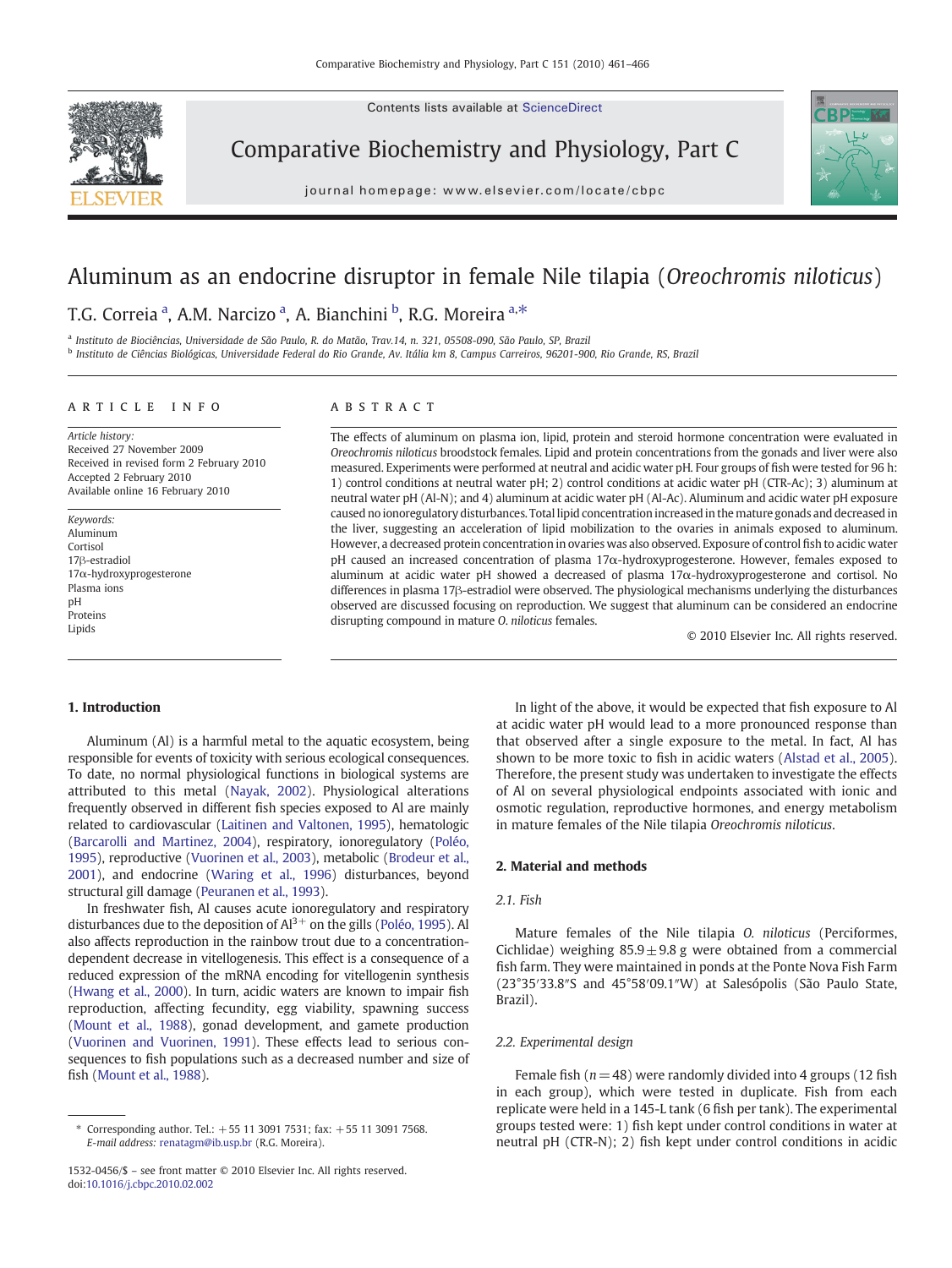water (CTR-Ac); 3) fish exposed to Al in water at neutral pH (Al-N) and; 4) fish exposed to Al in acidic water (Al-Ac).

#### 2.3. Experimental conditions

The experiment was performed for 96 h in a semi-static system with daily water renewal, under a natural photoperiod. Fish were not fed during the test period to avoid the excess of organic matter in the water.

Al was added to the experimental media as  $Al_2(SO_4)_3$  (Merck) from a stock solution prepared using Milli-Q water acidified ( $pH=2.5$ ) with  $65\%$  HNO<sub>3</sub> (Suprapur; Merck). Nominal Al concentration was 0.5 µg/mL for groups Al-Ac and Al-N.Water pH, at the beginning of the experiment, was approximately 7.0 and was adjusted with HCl and NaOH (Synth, Brazil) in order to reach the desirable values of 5.5 for the CTR-Ac and Al-Ac groups and 7.0 for the CTR-N and Al-N groups. Water pH was monitored with a digital pH meter (Gehaka, São Paulo, Brazil) before and after adjustments. The experimental media were continuously aerated, and water temperature (maintained around 21–22 °C) and dissolved oxygen content were daily monitored with an oximeter (model 55; YSI, Yellow Springs, OH, USA).

#### 2.4. Water chemistry

The water used in the experiment was previously filtered through two cellulose filters (IMPAC® — CEP 10, São Paulo, SP, Brazil and Acqualimp® FICZ — 10, Valinhos, SP, Brazil) containing activated charcoal (5 µm) to remove the solid particles and reduce the organic matter content and any possible chemical contaminants. After these procedures, water was analyzed for the main physicochemical parameters ( $Na^+$ : 0.086 mM; K<sup>+</sup>: 0.0027 mM; Ca<sup>2+</sup>: 0.0057 mM; Mg<sup>2+</sup>: 0.0016 mM; Fe: 0.0022 mM; Cl<sup>-</sup>: 0.085 mM; and  $SO_4^{2-}$  0.00002 mM; alkalinity: 16 mg CaCO<sub>3</sub>/L; total carbon: 6.755 mg C/L; organic carbon: 3.934 mg C/L; and inorganic carbon: 2.822 mg C/L) and used in the 145-L test tanks. The Al stock solution was added to give a nominal final concentration of 0.5 µg/ mL. The experimental media were left to stand for 12 h to allow decantation and to let the system to equilibrate. Al nominal concentration was then measured and readjusted to 0.5 µg/mL. This concentration was chosen in order to represent the aluminum concentration usually found in the main basins in São Paulo State (CETESB, 2008).

For each assay, an additional tank with the same water volume (145 L) was prepared following the same procedures described above. Water from this tank was used to renew the experimental medium every 24 h of test. Water samples were collected from the experimental tanks during the renewal period. These samples were filtered with 0.45 µm syringe filter (Minisart<sup>®</sup> – Sartorius, Goettingen, Germany) and used to quantify  $NH_3$ ,  $NO_2$ , and dissolved Al concentrations. Total Al concentration was measured using an atomic absorption spectrophotometer (GBC, AAS 932 Avanta-Plus, IL, USA). Other analyses were performed according to the [Standard Methods \(2005\)](#page-5-0).

#### 2.5. Biological sampling and physiological analyses

After 96 h of exposure, fish were cryoanesthetized, and a blood sample (∼2 mL) was collected by puncture of the caudal vein using a heparinized syringe. Fish were then killed by decapitation, following the animal care protocols approved by the Biosciences Institute

(University of São Paulo) Ethics Committee (protocol 070/2008). Biometrical parameters were recorded, and the liver and gonads were immediately dissected and frozen in liquid nitrogen. The blood sample was centrifuged for 5 min at  $655.1 \times g$ , and the plasma obtained was collected and frozen in liquid nitrogen. All samples were transported to the laboratory and kept at −80 °C.

Concentrations of major plasma ions (Na<sup>+</sup>, Ca<sup>2+</sup>, K<sup>+</sup> and Cl<sup>−</sup>) were measured using an atomic absorption spectrophotometer (GBC, AAS 932 Avanta-Plus, IL, USA). Plasma levels of 17 $\beta$ -estradiol (E<sub>2</sub>), 17 $\alpha$ -hydroxyprogesterone (17  $\alpha$ -OHP), and cortisol were quantified by enzyme-linked immunosorbent assay (ELISA) ( $E<sub>2</sub>$  and 17  $\alpha$ -OHP: Interteck, Virginia, USA; cortisol: Adaltis Inc., Montreal, Canada). Absorbance measurements were performed in a microplate reader (Molecular Devices, CA, USA).

Total lipids from the liver and ovaries were extracted with a chloroform:methanol:water (2:1:0.5) solution, according to [Parrish](#page-5-0) [\(1999\)](#page-5-0) and adapted by [Folch et al. \(1957\).](#page-5-0) Total lipid concentration was measured according to the spectrophotometer/colorimetric method described by [Frings et al. \(1972\),](#page-5-0) using cod liver oil methylesters (Sigma Diagnostics, St. Louis, MO, USA) as a standard. Plasma samples were analyzed using the same method, but without previous lipid extraction.

Total protein from the liver and ovaries were extracted with perchloric acid, solubilized with KOH [\(Milligan and Girard, 1993](#page-5-0)), and measured according to the colorimetric method described by [Lowry](#page-5-0) [et al. \(1951\)](#page-5-0). Bovine serum albumin (Sigma Diagnostics INS, St. Louis, MO, USA) was used as a standard. Plasma samples were analyzed using the same method, but without previous protein extraction.

#### 2.6. Statistical analyses

Data are expressed as mean  $\pm$  SEM (standard error of the mean). Mean values for the different experimental conditions were compared using one-way analysis of variance (ANOVA) followed by the Tukey's test. The significance level adopted was  $95\%$  ( $P<0.05$ ). Statistical analyses were performed using the software SIGMASTAT for Windows version 3.10 (Systat Software, San Jose, CA, USA).

#### 3. Results

#### 3.1. Water chemistry

The physicochemical characteristics of the water used in the experiments are presented in Table 1. Concentrations of nitrogen waste (ammonia and nitrite) were monitored over the experimental period (96 h), and values only slightly changed, without any significant variation. Dissolved Al concentrations also showed only a slight variation over the course of the experimental period, with a mean value of 0.6 and 0.5 µg/mL for Al-N and Al-Ac groups, respectively. Considering the pH corrections made with HCl or NaOH, water pH values were maintained within the desirable values.

#### 3.2. Physiological biomarkers parameters

No significant isolated effects of the water pH adjustment or Al exposure on plasma ion (Na<sup>+</sup>, K<sup>+</sup>, Ca<sup>2+</sup>, and Cl<sup>−</sup>) concentrations were

#### Table 1

Physicochemical parameters of the experimental media used to perform tests with females of the Nile tilapia Oreochromis niloticus. Data are means  $\pm$  SEM (n = 3).

| Treatment | DH           |               | <b>OD</b>    | NO <sub>2</sub>                 | NH <sub>3</sub> | Dissolved Al             | Total Al          |
|-----------|--------------|---------------|--------------|---------------------------------|-----------------|--------------------------|-------------------|
|           |              | (°C)          | (mg/L)       | (mg/L)                          | (mg/L)          | $(\mu g/mL)$             | $(\mu g/mL)$      |
| $Al-N$    | $7.1 + 0.05$ | $21.0 + 0.30$ | $7.1 + 0.10$ | $\hspace{0.1mm}-\hspace{0.1mm}$ | $0.04 + 0$      | $0.6 + 0.1$              | $1.6 \pm 0.1$     |
| $Al-Ac$   | $5.7 + 0.09$ | $21.0 + 0.24$ | $7.2 + 0.09$ | $0.01 + 0.01$                   | $0.03 \pm 0$    | $0.5 + 0.1$              | $1.7 \pm 0.1$     |
| $CTR-N$   | $7.0 + 0.10$ | $22.2 + 0.29$ | $7.1 + 0.08$ | $0.01 + 0$                      | $0.03 \pm 0$    | $\overline{\phantom{0}}$ | $\qquad \qquad -$ |
| CTR-Ac    | $5.8 + 0.14$ | $22.3 + 0.22$ | $7.0 + 0.15$ | $0.01 + 0$                      | $0.02 + 0$      | $\qquad \qquad -$        | $\qquad \qquad -$ |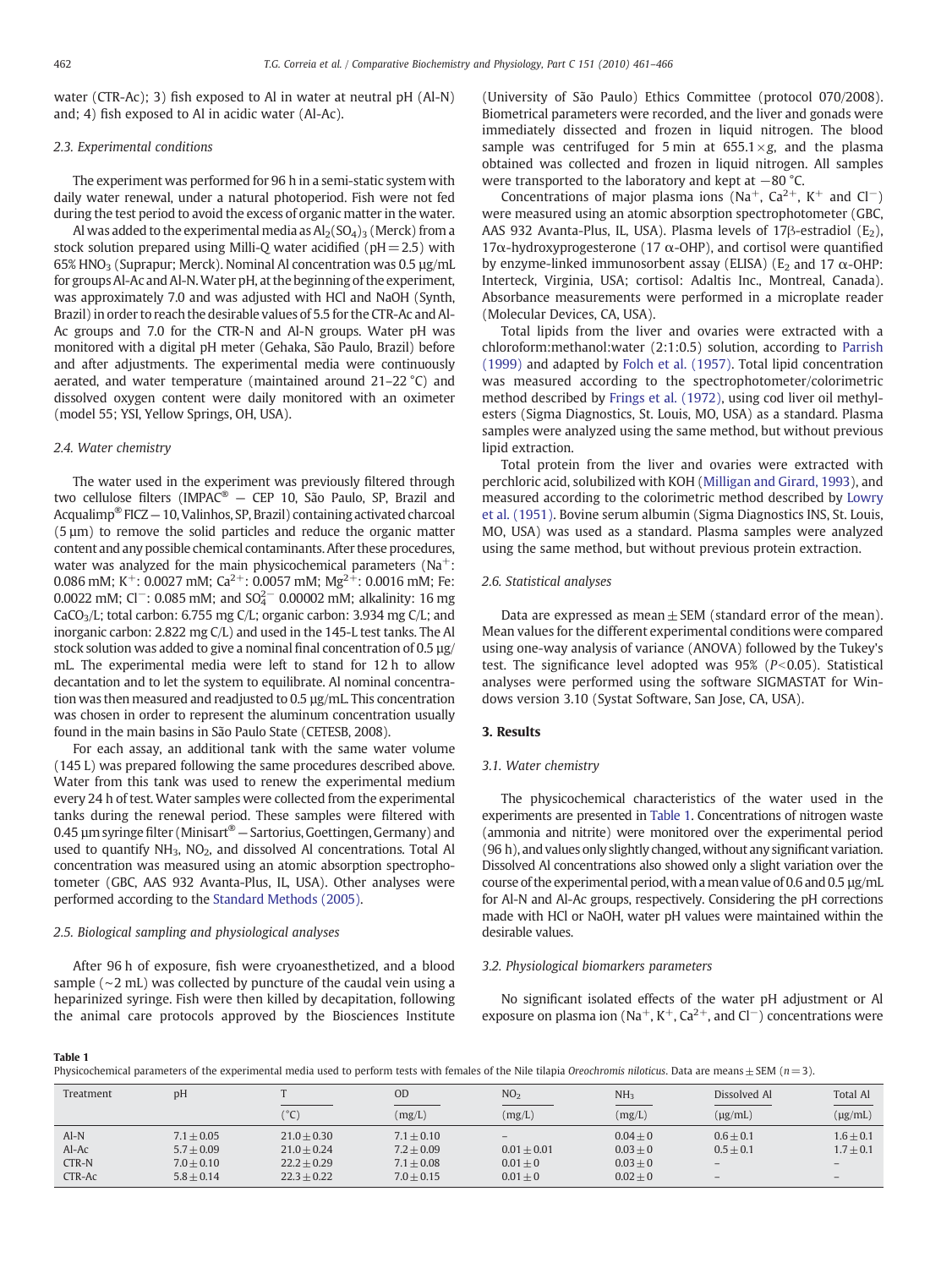#### Table 2

Plasma ion concentration (mM) in female Nile tilapia Oreochromis niloticus kept under control conditions at neutral (CTR-N) and acidic (CTR-Ac) pH or exposed to aluminum at neutral (Al-N) or acidic (Al-Ac) pH for 96 h. Data are mean  $\pm$  SEM (n=7–9). Different letters indicate significant difference mean values among treatments ( $P<0.05$ ).

| Treatment | $Na+$                        | $Cl^{-}$              | $K^+$                       | $Ca^{2+}$                  |
|-----------|------------------------------|-----------------------|-----------------------------|----------------------------|
| $AI-N$    | $221.0 + 12.8^a$             | $112.0 + 9.4^a$       | $8.45 + 0.79$ <sup>a</sup>  | $1.50 + 0.34$ <sup>a</sup> |
| $AI-Ac$   | $174.2 + 9.7$ <sup>ab</sup>  | $96.1 + 11.6^a$       | $11.18 + 0.37$ <sup>a</sup> | $1.12 + 0.18^a$            |
| $CTR-N$   | $175.4 + 13.2$ <sup>ab</sup> | $80.6 + 14.0^{\circ}$ | $9.49 + 1.18$ <sup>a</sup>  | $2.16 + 0.29$ <sup>a</sup> |
| $CTR-AC$  | $165.5 + 18.4^b$             | $91.6 + 14.5^{\circ}$ | $10.16 + 1.06^a$            | $1.41 + 0.16^a$            |

observed (Table 2). However, fish from the Al-N group showed a significantly higher  $Na<sup>+</sup>$  concentration than those from the CTR-Ac group (Table 2). Protein and lipid concentrations in the liver, gonads, and plasma showed different patterns of variations for the different experimental groups. Concentration of the gonad lipids sharply increased (∼2-fold) in fish from the two experimental groups exposed to Al, when compared to their respective control groups (P≤0.001) (Fig. 1A). However, the concentration of hepatic lipids decreased in fish from Al groups at both neutral ( $P \le 0.001$ ) and acidic pH ( $P = 0.008$ )



Fig. 1. Total lipid concentration in the (A) gonads, (B) liver, and (C) plasma in mature female Oreochromis niloticus exposed (96 h) to aluminum in neutral (Al-N) and acidic (Al-Ac) water pH. Fish were also kept in neutral (CTR-N) and acidic water pH (CTR-Ac) in the absence of aluminum. Data are mean $\pm$  SEM. Different letters indicate significant different mean values between treatments ( $P<0.05$ ).



Fig. 2. Total protein concentration in the (A) gonads, (B) liver, and (C) plasma in mature female Oreochromis niloticus exposed (96 h) to aluminum in neutral (Al-N) and acidic (Al-Ac) water pH. Fish were also kept in neutral (CTR-N) and acidic (CTR-Ac) water pH in the absence of aluminum. Data are mean $\pm$  SEM. Different letters indicate significant different mean values between treatments ( $P<0.05$ ).

(Fig. 1B). No significant change in the concentration of plasma lipids was observed (Fig. 1C).

Data from tissue protein concentrations revealed different patterns of response after Al exposure. Fish exposed to Al had a decreased concentration of protein in the gonads, but only at neutral water pH (Al-N) ( $P = 0.004$ ). In acidic pH, Al exposure slightly decreased the concentration of the gonad proteins, but without showing a significant difference from the respective control (Fig. 2A). Concentrations of hepatic and plasma proteins were not altered by either Al or acidic exposure (Fig. 2B and C).

Short-term exposure to Al and/or acidic pH did not alter the plasma  $E_2$  concentration [\(Fig. 3](#page-3-0)). However, the plasma concentration of the progestogen 17  $\alpha$ -OHP significantly decreased when fish were exposed to Al in acidic pH (Al-Ac) ( $P = 0.001$ ). On the other hand, exposure to acidic pH in the absence of Al (CTR-Ac) significantly increased the 17  $\alpha$ -OHP concentration ( $P = 0.001$ ) when compared with the neutral pH (CTR-N) [\(Fig. 4\)](#page-3-0).

At neutral pH, Al exposure did not significantly change plasma cortisol concentrations. However, when fish were exposed to Al in acidic pH (Al-Ac), plasma cortisol concentrations significantly decreased compared to the levels observed in fish exposed to Al at neutral water pH (Al-N)  $(P=0.003)$  ([Fig. 5\)](#page-3-0).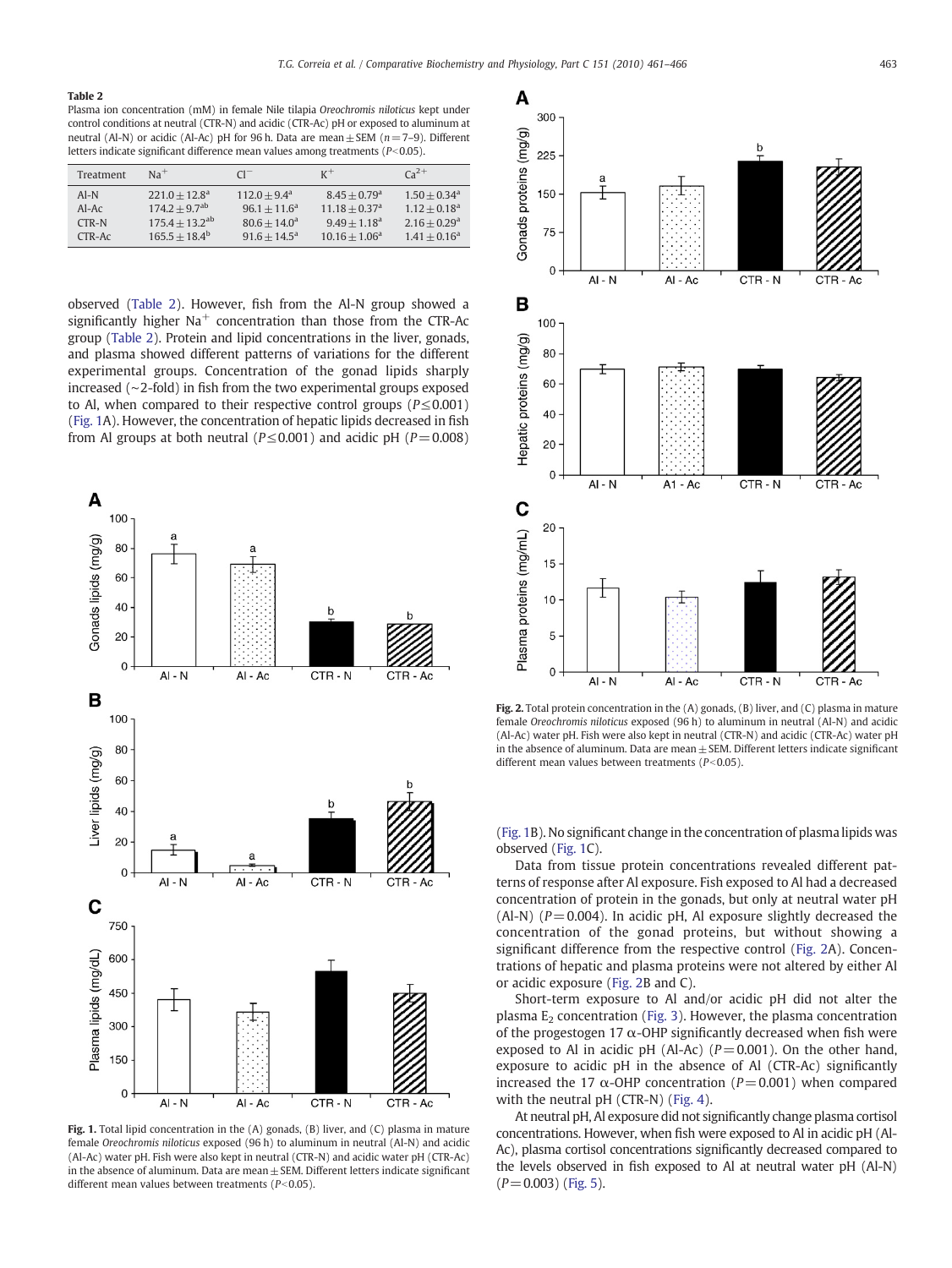<span id="page-3-0"></span>

Fig. 3. Plasma estradiol concentration in mature female Oreochromis niloticus exposed (96 h) to aluminum in neutral (Al-N) and acidic (Al-Ac) water pH. Fish were also kept in neutral (CTR-N) and acidic (CTR-Ac) water pH in the absence of aluminum. Data are expressed as mean  $\pm$  SEM.



Fig. 4. Plasma 17α-hydroxyprogesterone concentration in mature female Oreochromis niloticus exposed (96 h) to aluminum in neutral (Al-N) and acidic (Al-Ac) water pH. Fish were also kept at neutral (CTR-N) and acidic (CTR-Ac) water pH in the absence of aluminum. Data are expressed as mean $\pm$  SEM. Different letters indicate significantly different mean values between treatments ( $P$ <0.05).

#### 4. Discussion

Some physicochemical water parameters, such as temperature and dissolved oxygen concentration, can cause significant alterations in fish physiology, thus confounding the interpretation of fish responses



Fig. 5. Plasma cortisol concentration in mature female Oreochromis niloticus exposed (96 h) to aluminum in neutral (Al-N) and acidic (Al-Ac) water pH. Fish were also kept in neutral (CTR-N) and acidic (CTR-Ac) water pH in the absence of aluminum. Data are means  $\pm$  SEM. Different letters indicate significant different mean values between treatments ( $P<0.05$ ).

to water toxicants [\(Aragão and Araújo, 2006\)](#page-5-0). Therefore, these parameters were monitored and kept constant throughout the entire experiment.

Regarding nitrogenous compounds, it is well established that ammonia is toxic to fish, even at low concentrations in the water. In addition, independent of the species sensitivity, fish size has a significant influence in determining the toxicity of this compound ([Ruyet et al.,](#page-5-0) [1997\)](#page-5-0). Despite the difficulties to establish the threshold for toxicity in fish, [Boyd \(1990\) and Lemarié et al. \(2004\)](#page-5-0) suggested that the toxic limit for freshwater fish is between 0.05 and 0.2 mg/L. In the present study, ammonia concentration throughout the experiment was always below 0.05 mg/L, suggesting that this nitrogen compound had no influence on fish responses to the experimental treatments tested.

As for ammonia, fish sensitivity to nitrite significantly varies among species. According to [Willians and Eddy \(1986\)](#page-5-0), comparisons of the toxic effects of nitrite between species should be done carefully since water chemistry can modify the observed responses. According to [Boyd \(1990\),](#page-5-0) safe nitrite concentrations are between 0.02 and 0.1 mg/L, and any value higher than that can be stressful to the fish. In the present study, nitrite concentration likely did not interfere with fish responses to the experimental treatments. This statement is based on the fact that the nitrite concentrations in water were always below this range. Certainly, the water renewal procedure was important to keep low levels of nitrogen compounds and also to maintain the dissolved Al concentration around 0.5 µg/mL. Therefore, physiological changes described in the present study are likely due to Al exposure and/or water pH.

Alteration in the gill ion regulatory function is considered the first toxic effect in fish exposed to acidic pH and Al ([Buckler et al., 1995](#page-5-0)). Decreases in plasma Na<sup>+</sup> and Cl<sup>−</sup> are the initial alterations observed in fish exposed to acidic pH, independent of the presence of Al in the water ([Mount et al., 1988](#page-5-0)). This effect is mainly observed after acute exposure, and acclimation or physiological adjustments to these toxic effects are generally observed in fish after acute [\(Barcarolli and](#page-5-0) [Martinez, 2004\)](#page-5-0), subchronic [\(Brodeur et al., 2001\)](#page-5-0), or chronic exposures [\(Vuorinen et al., 2003](#page-5-0)). In this context, the lack of effect of the acid pH or Al exposure on the ionic regulation of the female Nile tilapia suggests that this fish was not affected by the experimental conditions tested or had enough time to compensate for these presumed effects.

Acidic pH exposure can also interfere with fish growth and reproduction, affecting the liver's ability to metabolize carbohydrates and synthesize vitellogenin in brook trout [\(Tam et al., 1987](#page-5-0)). Sub-lethal Al concentration in acidic pH increases the swimming activity in Atlantic salmon (Salmo salar) with a significant loss of body mass, thus altering the energy budget in salmon living under this condition ([Brodeur et al.,](#page-5-0) [2001\)](#page-5-0). Fish utilize glucose for their immediate energy source under stressing conditions and maintain hepatic glycogen by glyconeogenesis. In general, under a stressful condition, cortisol increases muscular catabolism, and the amino acids mobilized are used in the hepatic glyconeogenesis. In this case, changes in plasma protein levels are indicative of substrate mobilization from tissues, especially the liver and muscle, while changes in the gonad protein concentrations indicate substrate deposition, which in turn will be used for oocyte growth [\(Wendelaar Bonga, 1997\)](#page-5-0). In the present study, mature Nile tilapia exposed to acidic water pH or Al separately, did not show changes in plasma cortisol. However, fish showed a decrease in plasma cortisol concentrations when simultaneously exposed to Al and acidic pH. In the South American fish Rhamdia quelen [\(Cericato et al., 2008\)](#page-5-0) and Brycon amazonicus ([Hori et al., 2008\)](#page-5-0), deleterious effects on cortisol responses were also observed after acute exposure (96 h) to sub-lethal concentrations of agrichemicals and phenol, respectively.

In some studies focusing on conservation physiology, animals are exposed to a mild stress to assess their capacity to react to environmental stressors [\(Wikelski and Cooke, 2006](#page-5-0)). However, not all environmental stressing conditions are able to induce a detectable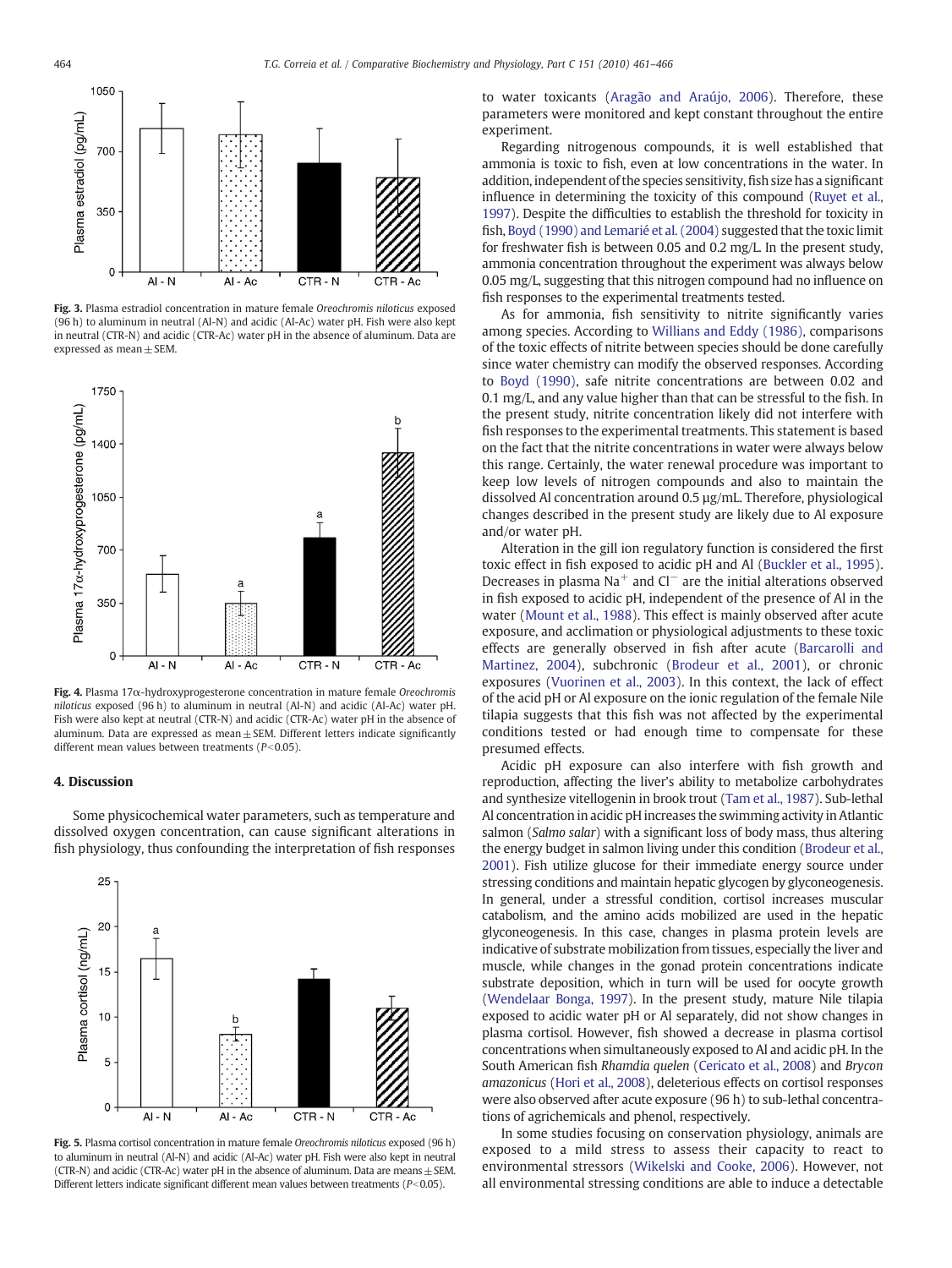increase in plasma glucocorticoid concentrations [\(Rich and Romero,](#page-5-0) [2005; Wikelski and Cooke, 2006\)](#page-5-0), as observed in the present study after fish acute exposure to acidic water pH or Al.

According to [Rich and Romero \(2005\)](#page-5-0), changes in the responsiveness of the hypothalamic-pituitary-adrenal axis to adrenocorticotropin (ACTH) and arginine vasotocin (AVT) down-regulate corticosteroid responses during chronic stress in birds. Furthermore, these authors reported that basal corticosteroid concentrations and corticosteroid responses to acute stress were significantly reduced when birds were chronically stressed (e.g. captivity), as observed in the present study when fish were acutely exposed to Al in acidic water pH.

Therefore, it is clear that data on plasma glucocorticoid concentrations have to be interpreted carefully against a background baseline data. Increased glucocorticoid levels could indicate an adaptive response of healthy individuals to short-term environmental challenges [\(Wikelski and Cooke, 2006\)](#page-5-0). On the other hand, when an expected stressor fails to activate the hypothalamus-pituitaryinterrenal (HPI) axis, as observed in the present study after acute exposure to Al or acidic water pH in fish, it could be that the event is not actually perceived to be stressful or some mechanistic blockade in activation of the axis is occurring (Wingfi[eld and Sapolsky, 2003](#page-5-0)).

Considering the gonad substrates, the decrease in protein concentration observed when females were exposed to Al in neutral pH can be related to the vitellogenin (VTG) absorption mechanism, which is mediated by the follicle-stimulating-hormone (FSH). It is known that Al can inhibit the activity of kinases [\(Katsuyama et al., 1989](#page-5-0)), but it can also activate cAMP-dependent kinases [\(Johnson and Jope, 1987\)](#page-5-0). Many cell signaling pathways are regulated by the protein phosphorylation– dephosphorylation processes, which are also the basis for the control of many cell functions that are influenced by extracellular stimulus, such as hormones, mitogenics, carcinogenics, citocynes, neurotransmitters, toxic substances, or metabolites ([Aoyama et al., 2003\)](#page-5-0). Therefore, Al can interfere with the enzymes involved in VTG synthesis or even impair VTG incorporation by the oocyte or the cleavage process, since VTG is composed of highly phosphorylated molecules (e.g., phosvitin) [\(Mugiya](#page-5-0) [and Tanahashi, 1998\)](#page-5-0).

In general, female fish exhibit a decrease in the hepatic lipids concentration during the reproductive period, due to fatty acid mobilization and deposition in ovaries ([Sheridan et al., 1983; Henderson](#page-5-0) [and Tocher, 1987; Sheridan, 1988\)](#page-5-0). Consequently, the results obtained for hepatic and gonad lipids in the present study after exposure to Al in neutral or acidic water pH can be interpreted as an energetic investment to accelerate spawn. We suggest that, mainly due to the mechanism of asynchronic oocyte development, O. niloticus has the physiological plasticity to accelerate the mobilization process of vitellogenesis, resulting in an increased lipid concentration in ovaries. Studies with yellow perch from lakes contaminated with other metals (Cd, Zn, and Cu) also did not respond by increasing their plasma cortisol and glucose levels and altered their capacity to build up and use glycogen and triglyceride reserves [\(Levesque et al., 2002](#page-5-0)), as observed in the present study with Nile tilapia. In the yellow perch, liver triglyceride was lower in fish from contaminated lakes due to an enhanced activity of triacylglycerol lipase, an enzyme that hydrolyses triglyceride reserves [\(Levesque et al., 2002\)](#page-5-0). Therefore, the decreased lipid concentrations in the liver and the increased lipid concentrations in the gonads of O. niloticus exposed to Al could be explained by an increased triacylglycerol lipase activity after Al exposure.

In addition to the effects described above, Al also showed an endocrine disruptor effect, i.e., acting as an anti-steroidogenic stressor. In mature Nile tilapia, Al and/or acidic water pH exposure did not altered the plasma  $E_2$  concentration. However, exposure to Al in acidic water pH decreased the plasma concentration of 17  $\alpha$ -OHP when compared with the acidic control group. Based on this alteration, a possible mechanism of action for Al can be discussed. Considering that progestogens are mainly produced under the control of the pituitary LH (luteinizing hormone) ([Young et al., 2005\)](#page-5-0), we suggest that suppression of the pituitary LH or even hypothalamic GnRH (gonadotropin releasing hormone) synthesis is occurring. However, due to the known effects of Al and other metals on the enzyme activities, the possibility of a stimulation of 20β-hydroxysteroid dehydrogenase (20β HSD), an enzyme that converts 17  $\alpha$ -OHP into 17 $\alpha$ , 20 $\beta$ -dihydroxy-4-pregnen– 3–one (17,20 P), the main MIS (maturation-inducing steroid) in fish, cannot be ruled out [\(Young et al., 2005](#page-5-0)). In fact, this hypothesis corroborates our suggestion that Al is inducing the acceleration of spawn in O. niloticus females.

The 17  $\alpha$ -OHP decrease induced by the Al exposure in acidic water pH was paralleled by a decreased cortisol concentration, as discussed above. These changes in hormone profiles should be explained considering the pathways of steroid synthesis, since the fish species investigated has all the enzymes responsible for corticosteroid synthesis in the gonads, even if the 11-β hydroxylase (enzyme that generates cortisol from 11-deoxycortisol) gene expression was not abundant in the ovaries ([Milla et al., 2009](#page-5-0), for review). The low levels of cortisol and 17  $\alpha$ -OHP observed in the Nile tilapia exposed to Al in acidic water pH can also be explained considering the lowered lipid concentration in the liver, limiting steroid synthesis from cholesterol or by the fact that some xenobiotics (e.g., roundup) can inhibit the transport of cholesterol to the mitochondria [\(Walsh et al., 2000](#page-5-0)). Female Nile tilapia exposed only to acidic water pH in the absence of Al also showed disturbances in plasma 17  $\alpha$ -OHP, presenting higher 17  $\alpha$ -OHP values than females kept in neutral water pH. This finding suggests that, in fact, dysfunctions in the activity of the enzyme 20β HSD could be occurring.

Like in mammals, the FSH and LH control of the steroid synthesis in fish ovaries is a pathway that involves, at least partially, protein kinases (PKA) [\(Mendéz et al., 2003\)](#page-5-0) and cAMP in the theca follicular layer [\(Planas et al., 1997](#page-5-0)). Substances that promote increases in intracellular cAMP also stimulate steroidogenesis [\(Kanamori and Nagahama, 1988](#page-5-0)), and cAMP antagonists partially block the steroidogenic action of gonadotropins ([Planas et al., 1997\)](#page-5-0). In fact, the LH stimulatory effect on the steroid synthesis in trout ovaries is related to cAMP/PKA activation ([Mendéz et al., 2003](#page-5-0)). Therefore, the known effect of Al on abnormal phosphorylation by the activation of cAMP-dependent PKA can be the cause of the altered plasma level of 17  $\alpha$ -OHP in response to the LH action after Al exposure. In this context, it is important to note that [Morrissey et al. \(1983\)](#page-5-0) observed that Al suppressed parathyroid hormone synthesis due to a decrease in cAMP levels. Therefore, we suggest that Al interferes with the final maturation phase and spawn in the Nile tilapia, inducing the production of eggs with lowered protein content.

In conclusion, Al exposure in acidic and neutral pH showed to be deleterious to the reproduction of the female mature Nile tilapia O. niloticus by accelerating lipid mobilization from the liver and deposition in the ovaries, decreasing protein deposition in eggs, and decreasing the plasma levels of 17  $\alpha$ -OHP. Based on these results, Al can be considered as an endocrine disrupting compound (EDC) for mature O. niloticus females. Therefore, we suggest that different reproductive biomarkers should be investigated in environmental monitoring programs in metal contaminated freshwaters, especially the acidic ones.

#### Acknowledgments

This work was supported by a research grant from FAPESP (#06/ 50920-5). T. G. Correia was a recipient of a Master fellowship from Coordenação de Aperfeiçoamento de Pessoal de Nível Superior (CAPES). A. Bianchini and R. G. Moreira are research fellows from the Brazilian CNPq (Conselho Nacional de Desenvolvimento Científico e Tecnológico from Brazil (#300.906/2006-4 and #304.233/2009-9, respectively). Authors would also like to thank the Ponte Nova Fish Farm staff for providing the facilities to perform the experiments described in the present study.